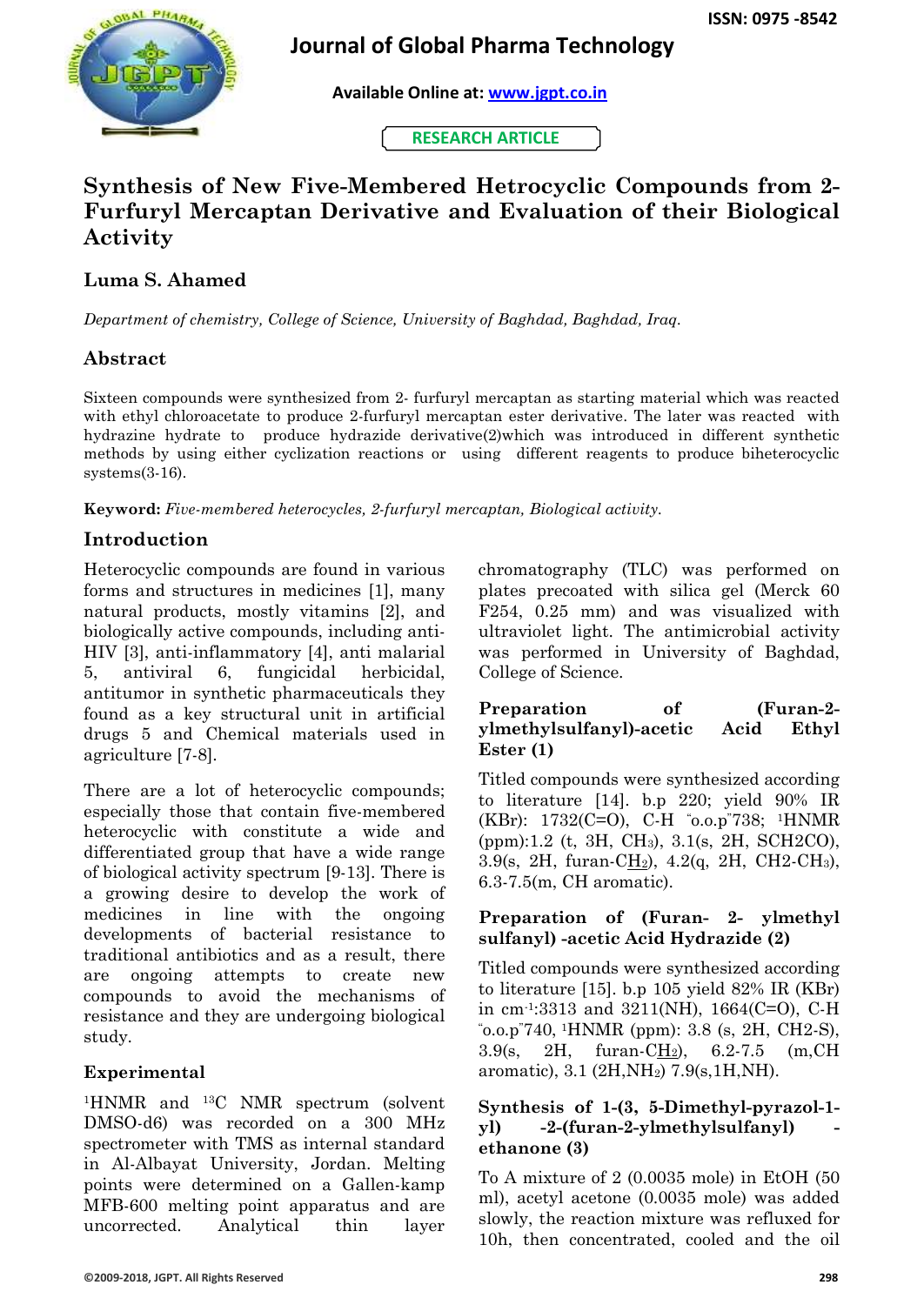product was extracted with hot hexane, evaporated to remove hexane to produce an oily yellow compound yield 60% IR (KBr) in cm-1 : 3313and 3211 (NH), 1726 (C=O), C-H "o.o.p"740.

#### **Synthesis of 2-[2-(Furan-2 ylmethylsulfanyl) -acetyl] -5-methyl-2, 4 dihydro-pyrazol-3-one (4)**

To A mixture of **2** (0.0035 mole) in EtOH ( 50 ml) ,ethyl acetoacetate (0.0035 mole) was added slowly ,the reaction mixture was refluxed for 10h, then it was concentrated, cooled and the solid product was filtered and recrystallized from acetone to give white needle crystal yield 82% , m. p 205-206 OC, IR (KBr):3176 (NH), 1662 (C=O), o.o.p"740 ; <sup>1</sup>HNMR (DMSO) (ppm): 2.5(s,3H,CH3) 3.5  $(s, 2H, CH<sub>2</sub>$  of pyrazolone ring) 3.8 $(s, 2H, S<sub>1</sub>)$ CH<sub>2</sub>-CO), 3.9 (s, 2H, furan-C<u>H<sub>2</sub></u>), 6.2-7.6(m, CH aromatic), 10.1 (s,1H,OH) ; <sup>13</sup>CNMR (ppm): 164 (C=O), 155(C-OH)

### **Synthesis of -Amino-2-[2-(furan-2 ylmethylsulfanyl)-acetyl]-2,4-dihydropyrazol-3-one (5)**

A mixture of compound (2) (0.015 mole), ethylcynoacetate (0.015mole) and few drops from pipredine in ethanol (50 ml ) was refluxed for 13h then the reaction mixture was concentrated by heating than put in Petrie dish and wash by chloroform the precipitate was recrystallized from hexane yield 65% , m. p 180-183OC , IR (KBr) cm-1 :3184 and 3234 (NH2), 1662 (C=O), o.o.p"744 ; <sup>1</sup>HNMR (DMSO) (ppm):3.2 (s,2H,NH2) 3.8(s,  $2H, S\text{-CH}_2\text{-CO}$ , 3.9 (s, 2H, furan- $C\underline{H}_2$ ), 6.2-7.6(m, CH aromatic), 10.1 (s,1H,OH) ; 10.2  $(s, 1H, NH);$  13CNMR (ppm):171(C=O) pyrazolidine), 164(C=O)

#### **Synthesis of 5-(Furan-2 ylmethylsulfanylmethyl)-3H-[1, 3, 4] oxadiazole-2-thione (6)**

Acid hydrazide (2) (1ml) was added slowly to a solution of potassium hydroxide(0.64 , 0.012 mole)in water (4ml)and ethanol (60ml) with stirring, then added  $CS<sub>2</sub>(10ml)$  slowly while stirring under cold condition (0-5C<sup>0</sup>) after that the mixture was refluxed for 10h , the resulting solution was concentrated, the solid product was filtered and recrystallized from ethanol yield 72% yellow needle , m. p 263- 265OC, IR (KBr) in cm-1 :3344 (NH), 2729  $(SH)$ ; <sup>1</sup>HNMR (DMSO) in ppm: 3.6(s, 2H,S-CH<sub>2</sub>-CO), 3.8(s, 2H, furan-C<u>H<sub>2</sub></u>), 6.2-7.6(m,

CH aromatic),  $12.8(SH);^{13}CNMR$  in ppm :185 (C=S), 176(C-SH).

#### **Synthesis of 4-Amino-5-(furan-2 ylmethylsulfanylmethyl)-2, 4-dihydro-[1, 2, 4] triazole-3-thione (7)**

A mixture of Compound (6 ) (0.01mole) , hydrazine hydrate(2.5ml , 98%) in ethanol (50ml) was reflux for 20h ,the formed solid was filtered and recrystallized from ethanol yield 72%, m. p 255-260<sup>o</sup>C dec., IR(KBr) cm<sup>-</sup> 1:3207-3438  $(NH \quad and \quad NH_2)$ ,  $2727(SH)$ ,1635(C=N)

#### **Synthesis of (Furan-2-ylmethylsulfanyl) acetic acid furan-2-ylmethylenehydrazide (8)**

A mixture of Compound (2) (0.015mole), furfural (0.015 mole) in ethanol (50ml) and a few drops of glacial acetic acid was refluxed for 20h. The reaction mixture was concentrated, the formed solid after cooling was filtered and recrystallized from ethanol: H2O  $(2:1)$ . Yield 95%, m. p 95-93C<sup>o</sup>, IR  $(KBr)$  in  $cm^{-1}:3147$  $(NH)$ , 1641(C=N), 1666(C=O).

#### **Synthesis of (Furan-2-ylmethylsulfanyl) acetic Acid (1-furan-2-yl-ethylidene)- Hydrazide (9)**

A mixture of Compound (2) (0.015mole), 2 acetylfuran (0.015 mole) in ethanol (50ml) and a few drops of glacial acetic acid was refluxed for 8h. The reaction mixture was concentrated, the formed solid after cooling was filtered and recrystallized from ethanol: H2O (2:1). yield 92%, m. p130-131 <sup>o</sup>C, IR(KBr):3228 (NH),1654(C=N) interferences with  $(C=O)$  <sup>1</sup>HNMR (DMSO) (in ppm):2.17 (s,3H,CH3) 3.8(s, 2H,S-CH2-CO), 3.9(s, 2H, furan-CH2), 6.3-8(m, CH aromatic), 10.4  $(1H,NH);$  <sup>13</sup>CNMR (in ppm):11 (CH<sub>3</sub>),13 (CH<sub>3</sub>- $C=N$ , 28 (furan-CH2), 33(S- $CH<sub>2</sub>CO$ ), 166(C=O)

#### **Synthesis of Furan-2-ylmethylsulfanyl) acetic acid N'-thiobenzoyl-hydrazide(10)**

A mixture of Compound (2) (0.015mole), phenyl isothiocyanate (0.15mole) in benzene (50ml) was refluxed for (6 -8h). The formed solid after cooling over night was filtered and recrystallized from ethanol: H2O (2:1). IR(KBr)in cm-1 :3334-3170 (NH), 1674(C=O), 1276(C=S); <sup>1</sup>HNMR (DMSO) in ppm:3.4 (s,2H,CH2-CO), 3.9 (s,2H,furan-CH2), 9.3- 10.3 (3NH and SH), 6.3-7.9(m,8H,Ar-H)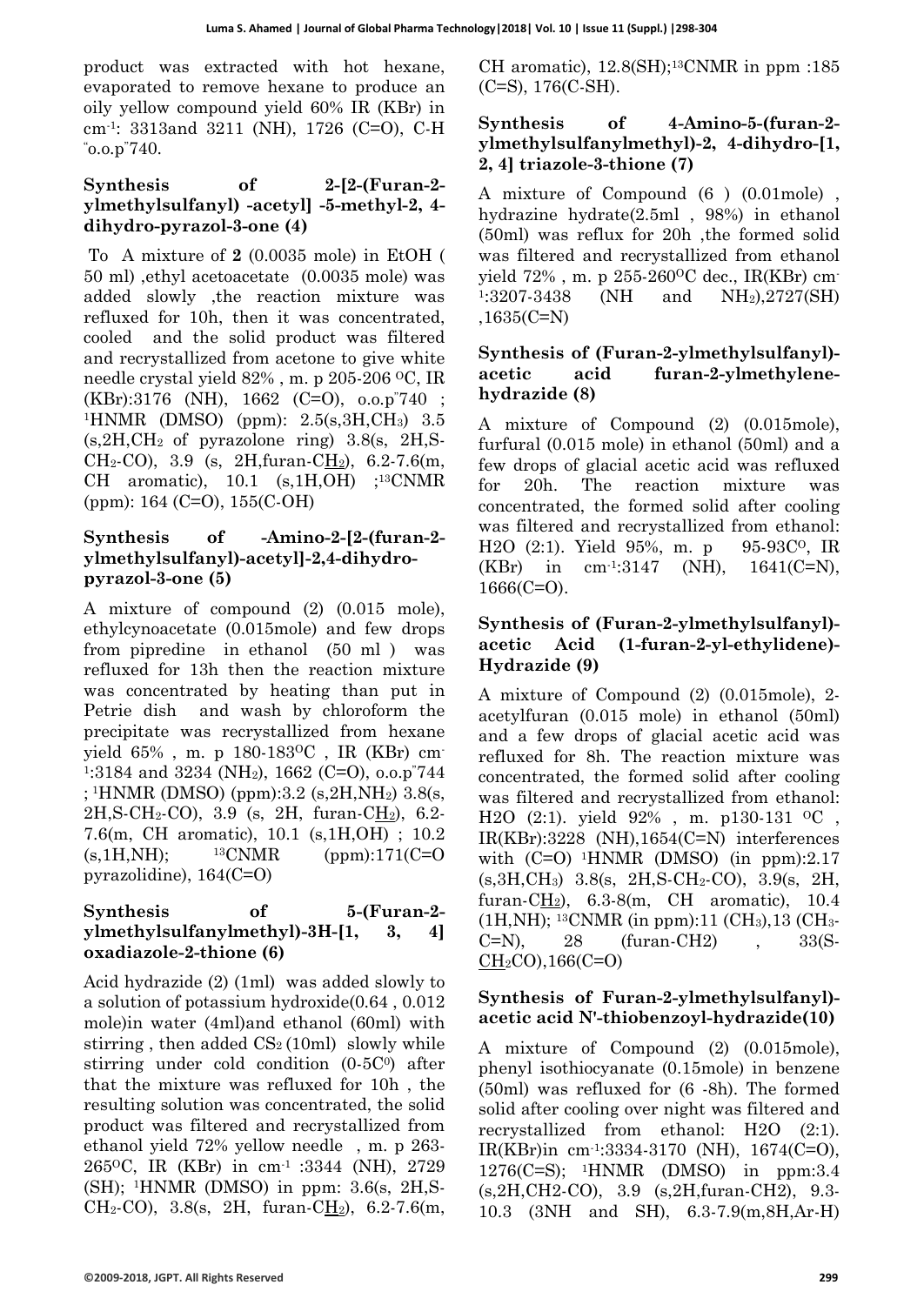$;$ <sup>13</sup>CNMR in ppm:27 (furan-CH<sub>2</sub>), 32(SCH<sub>2</sub>-CO),155 (C=O), 168(C=S).

### **Synthesis of Biphenyl-4-carboxylic acid N'-[2-(furan-2-ylmethylsulfanyl)-acetyl] hydrazide (11)**

A mixture of Compound (2) (0.015mole), phenyl isocyanate(0.15mole) in benzene (50ml) was refluxed for (8h). The formed solid after cooling was filtered and recrystallized from a mixture of (acetone: ethanol) (2:3) yield 85%, m. p175-177<sup>o</sup>C IR(KBr) in cm-1 :3390 and 3215(NH),1687  $(C=O)$ ; <sup>1</sup>HNMR(DMSO) in ppm:2 (s, 2H, CH2), 2.1(s,2H,CH2), 9(s,1H,NH), 9.75(s,1H,NH), 7.3-7.9 (m,12H,Ar-H) ;13CNMR in ppm:,17 (furan-CH2), 25 (SCH2CO)153 (NHCONH) ,172(CONHNH).

#### **Synthesis of Furan-2-ylmethylsulfanyl)- N-(4-oxo-2-phenylimino-thiazolidin-3-yl) acetamide (12)**

A mixture of Compound (10) (0.015mole), chloroacetic acid (0.015mole) was refluxed in ethanol (50ml) for 6h. The solid product after cooling was filtered and recrystallized from a mixture of (acetone: H2O) (2:2) yield 65% m. p 207-210 IR (KBr) in cm-1 :3234(NH), 1730(C=O), 1600(C=N)

#### **Synthesis of (Furan-2-ylmethylsulfanyl) acetic acid (4-oxo-3-phenyl-thiazolidin-2 ylidene)-hydrazide 13**

A mixture of Compound (10) (0.015mole), ethylchloroacetate (0.015mole), and anhydrous potassium acetate (0.085mol) in ethanol (50ml) was refluxed for 6h. The solid product after cooling was filtered and recrystallized from a mixture of ethanol: H2O (2:1). Yield 70%, m. p253-255 <sup>O</sup>C IR (KBr) in cm-1 : 3234(NH), 1730(C=O) lactam ring, 1647(C=O) amid

### Synthesis of [5-(Furan-2**ylmethylsulfanyl)-[1, 3, 4] thiadiazol-2 yl]-phenyl-amine 14**

Concentrated of sulfuric acid (10ml) was added slowly (over a period of 30 min.) to a solution of Compound (10) (0.015mol) in ethanol (50ml) under cold condition with stirring, the stirring was continued at room temperature for additional 6h.

Than A reaction mixture was poured into ice/water with neutral by sodium bicarbonate. The solid product was filtered and recrystallized from a mixture of acetone:

H<sub>2</sub>O (2:1). Yield 86%, m. p228-230<sup>o</sup>C dec. IR (KBr) in cm-1 :3238 and 3191 (NH), 1602.

#### **Synthesis of 5-(Furan-2 ylmethylsulfanyl)-4-phenyl-2,4-dihydro- [1,2,4]triazole-3-thione 15**

A mixture of Compound (10)(0.001mole)in 20% aq NaOH solution (15ml) was refluxed for 6h after complete the time of reaction, cooled , filtered. The filtrate was neutralized by addition HCl to PH=4 the solid product was filtered and recrystallized from a mixture of acetone: H2O (2:1).Yield 85% , m. p180-181 OC IR(KBr) in cm-1 :3101(NH), 2746(SH), 1242(C=S) <sup>1</sup>HNMR (DMSO) in ppm:3.5 (s,2H,CH2) 3.6(s,2H,CH2)6.1-7.5 (m,4H,Ar-H) and NH, 7.5(s,5H,ph-H),14  $(s, 1H, SH);$  13CNMR in ppm:25( $CH2$ -pyrazole), 27(furan-CH2),168(C=S).

#### **Synthesis of 4-Biphenyl-4-yl-5-(furan-2 ylmethylsulfanyl)-2,4-dihydro- [1,2,4]triazol-3-one 16**

The synthesis compound ( 16) as the same as the last method except using 10ml of 20% aq NaOH instead of 15ml of it and the solid product recrystallized from water . yield 82% , m. p 240<sup>o</sup>C dec IR(KBr) in cm<sup>-1</sup>: 3332 and3274(NH), 1722 (C=O); <sup>1</sup>HNMR (DMSO) in ppm:3.6 (s,4H,2CH2), 6.1-8.8 (m,12H,Ar-H), 12 (s, 1H, OH), <sup>13</sup>CNMR in ppm:25(CH<sub>2</sub>pyrazole),  $26.9$  (CH<sub>2</sub>-furan),  $107-145$  for (Caromatic),150(C=O),154(C=N)

## **Results and Discussion**

In the present work, (Furan-2 ylmethylsulfanyl)-acetic acid ethyl ester [1]was synthesized as starting material by reaction of furfural mercaptan with ethyl chloroacetate in the presence of trimethyl amine with heating then ester derivative treated with hydrazine hydrate to produce acid hydrizide [2] which was introduced many paths a way to produce new 5 membering heterocyclic compounds contain nitrogene and / or sulphur as shown in scheme 1, and scheme 2 the FTIR for compound [1] shows observed band at 1732  $(C=O)$  [16], While <sup>1</sup>HNMR for the same compound showed triplet signal at 1.2ppm for  $CH_3$ , singlet signal at 3.1 ppm for S-CH<sub>2</sub>C=O group, singlet signal at 3.9 ppm for C=C-CH2- S,quertate at 4.2ppm for two protons CH2- CH<sub>3</sub>, signals at  $(6.3-7.5)$  ppm for  $(CH)$ aromatic protons while FTIR for the hydrazone compound [2] showed stretching bands at 3313 , 3211 and 3121 cm-1 due to ν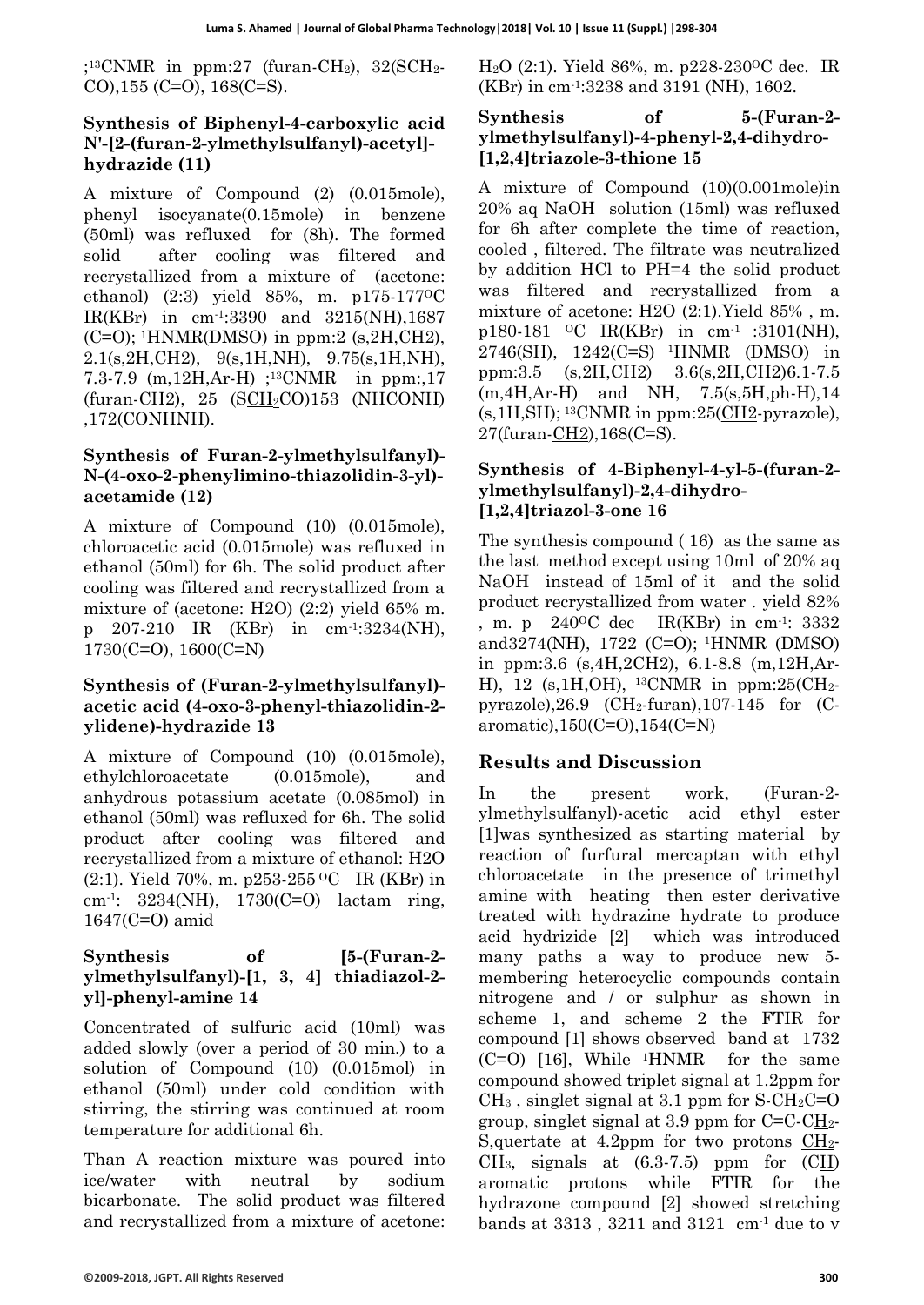NH and at 1664 cm<sup>-1</sup> for v C=O stretch moreover in the 1HNMR spectrum for the same compounds showed new signal at 3.1 ppm for  $NH_2$  and signal at 7.9ppm for NH. Reaction of hydrazide 2 with acetyl acetone, ethylacetoacetate, and ethyl cyanoacetate to produce different pyrazole derivatives 3, 4 and 5.The IR of compound 3 showed disappearance of the absorption band of NH<sup>2</sup> and appearance of a strong absorption band at high frequency ( $1726 \text{ cm}^{-1}$  (C=O)) comparing with hydrazide 2.

The IR of compound 4 showed band at 1662 cm-1 (C=O ) its lowering frequency may be due to hydrogen bonding of hydroxylpyrazole 4b as shown in Scheme 1 .1HNMR spectra for the same compound showed singlet signal at 2.5ppm for CH3, singlet signal 3.5 ppm for  $CH<sub>2</sub>$  –pyrazolone ring, singlet signal at 3.8 ppm for S-CH2 –CO, singlet signal at 3.9ppm  $CH<sub>2</sub>$  –furan ring, signals at (6.2-7.6ppm) for furan ring protons, and signal at 10.1ppm due to the hydroxyl group. <sup>13</sup>CNMR and <sup>1</sup>HNMR are a good evidence for the existence of compound 4 as its hydroxylpyrazole 4b as an equilibrium with 4a as shown in scheme 1 .The compound 5 showed the same results in

IR,1HNMR and 13CNMR spectra , IR showed 1662 cm-1 (C=O), 3234, 3184 cm-1 (NH2). <sup>1</sup>HNMR showed singlet signal at 3.2 ppm for  $COCH<sub>2</sub>-C-NH<sub>2</sub>$ , singlet signal at 3.5 ppm for two protons of NH2 , singlet signal at 3.8ppm for (S-CH2-CO) , singlet signal at 3.9ppm for furan-CH<sup>2</sup> , singlet signal at 10ppm for hydroxyl group ,13CNMR showed signal at 164 and 171 ppm for  $C=O$  of  $CH<sub>2</sub>CO$  and (C=O) of pyrazolone ring respectively the hydrogen bond may confirm the structure to form as hydroxylpyrazole 5b as an equilibrium with 4a as shown in Scheme1.

FTIR spectrum for Compound 6 showed bands at 3344 and 1635cm-1 for NH, and  $C=N$ , respectively, while <sup>1</sup>HNMR showed singlet signal at 3.6 ppm for two protons of  $(CH<sub>2</sub>C=N)$ , and singlet signal at 12.9 ppm for the proton of SH <sup>13</sup>CNMR showed 176 and 185 ppm for HS-C=N and C=S respectively. When compound 6 was treated with hydrazine hydrate in ethanol absolute gave amino derivative 7, FTIR spectrum for Compound 7 showed absorption bands at 3207 and 3342(NH2), 3352 (NH2) ,1635(C=N) and 2727 Cm-1 (SH).



**Scheme1:**

When acid hydrazide was treated with different carbonyl compounds in ethanol absolute with a few drops of glacial acetic acid gave Schiff base derivatives 8 and 9. FTIR spectrum for Compound 8 showed bands at 3147 for  $(NH)$ , 1641  $(C=N)$ , and

1666 (C=O amid), while compound 9 showed at 3228 for (NH), and 1654 (C=O amid).

<sup>1</sup>HNMR for the same compound showed singlet signal at 2.17 ppm for protons of (CH3) group, singlet signal at 3.9 for two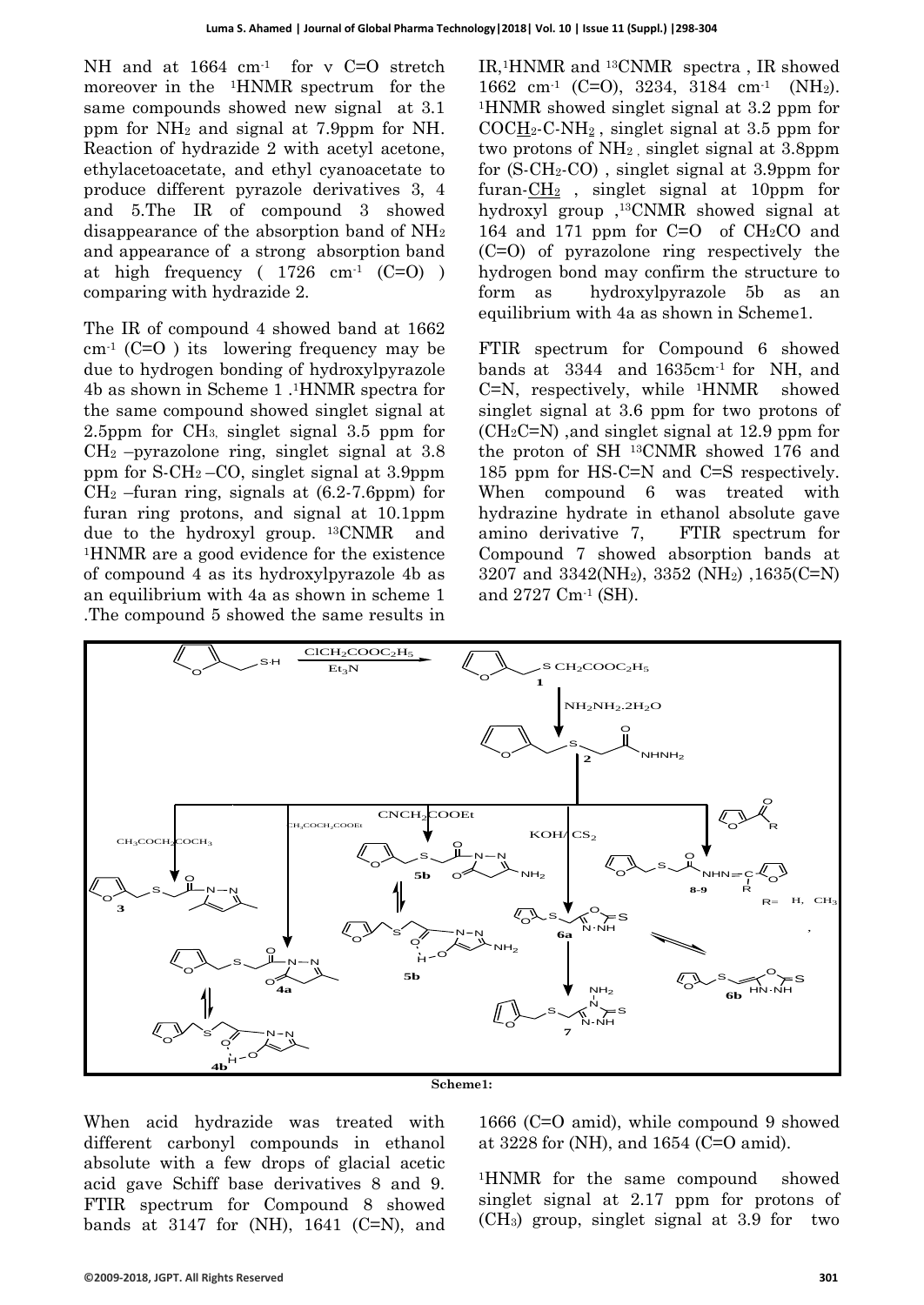protons of (furan-CH2) , singlet signal at 3.8 for two protons of  $(S\text{-}CH_2)$ group, signals at (6.3-8)ppm for aromatic protons ,and two signals at 10.4 ppm for (N-H) may be due to totuamerisium structures as shown in Scheme 2 .



<sup>13</sup>CNMR spectra showed new signal at 11ppm for CH<sup>3</sup> group. When acid hydrazide 2 was treated with phenylisothiocyanate and phenylisocyanate to produce compounds 10 and 11 respectively as shown in Schem3.FTIR spectral data of compound 10 showed absorption bands for (N-H) at 3334- 3170, C=O at 1674, C=S at 1276 cm-1 and absent of the absorption band for SH.The <sup>1</sup>HNMR spectrum for the same compound showed signals at 9.3-10.3 ppm due to NH and SH while 13CNMR spectrum showed signal at155ppm for carbon of carbonyl amide group and 168ppm for (C=S). The FTIR spectral data of compound 11 showed the absorption band for NH at 3390and 3215 cm-1 and (  $C=O$ ) amide at 1687 cm<sup>-1</sup> The <sup>1</sup>HNMR spectrum for the same compound showed signals at 9 and 9.75 ppm for NH groups while 13CNMR spectrum showed signals at 153 and 148ppm for (C=O) amide groups. Cyclization of thiosemicarbazide derivative was obtained when treated compound 10

with chloroacetic acid to produce thiazolidinone derivative12. The FTIR spectral data of compound 12 showed the absorption band for NH at 3234 cm-1 , and at 1730 for C=O of lactam ring. When thiosemicarbazide 10 was treated with chloro ethylacetate in ethanol in the present of anhydrous potassium acetate to produce thiazolidinone derivative 13 FTIR spectral data of compound 13 showed absorption bands for  $(N-H)$  at 3234,  $(C=O)$  at 1730 for thiazolidinone ring and (C=O) amide at 1647 cm-1 . While the reaction of thiosemicarbazide 10 with cold  $H_2SO_4$  at high concentration produced [5-(Furan-2-ylmethylsulfanyl)-[1, 3, 4] thiadiazol-2-yl]-phenyl-amine 14.The reaction involved attacking carbonyl group by the C=S sulfur atom. FTIR spectral data of compound 14 showed disappearing absorption band of the carbonyl group and appearing absorption bands for NH at 3238 and 3436 cm-1 .



**Scheme 3:**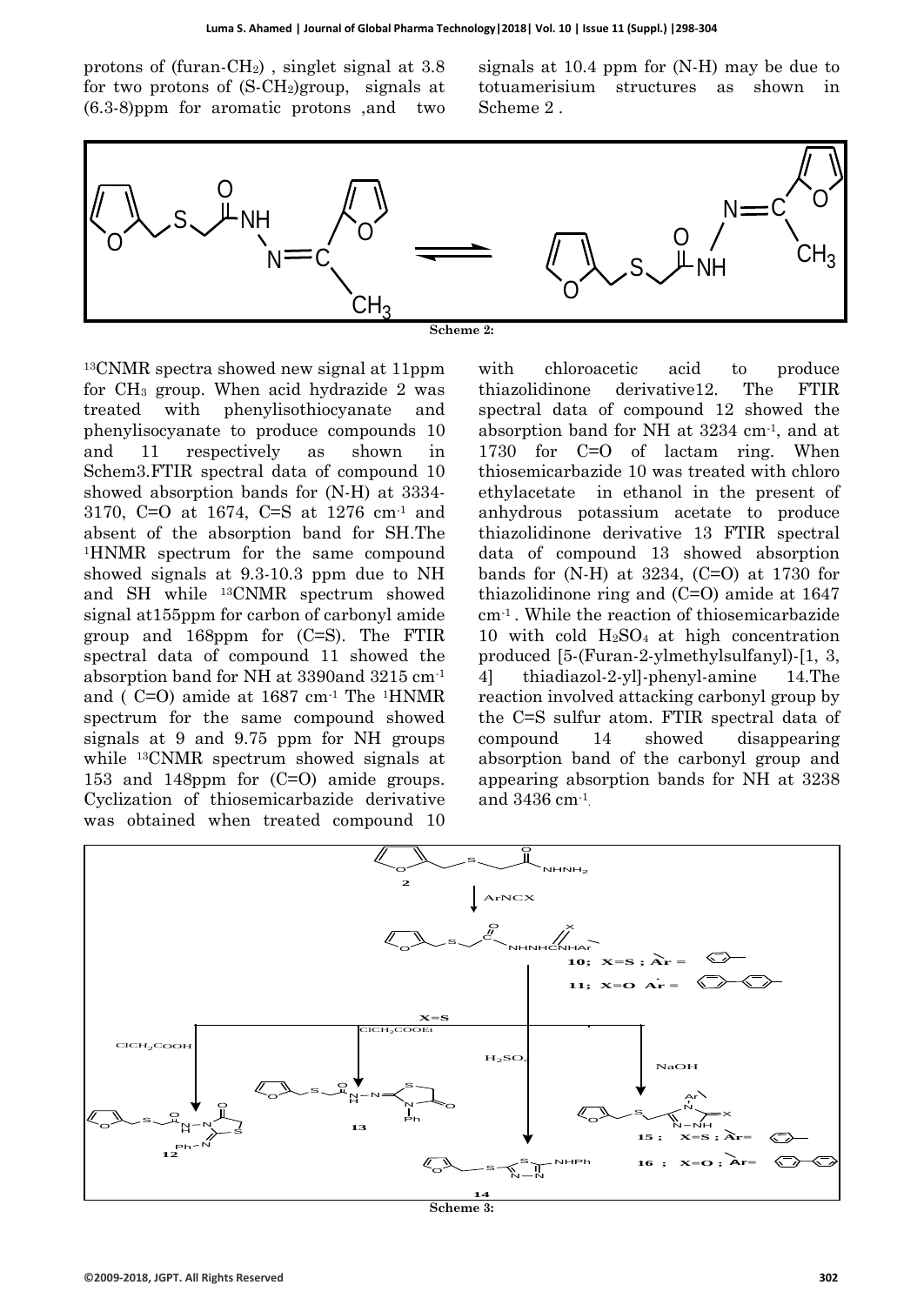Cyclization of compounds 10 and 11 by treating them with NaOH to produce the corresponding compound 5-(Furan-2 ylmethylsulfanyl)-4-phenyl-2,4-dihydro- [1,2,4] triazole-3-thione **15** and 4-Biphenyl-4 yl-5-(furan-2-ylmethylsulfanyl)-2,4-dihydro- [1,2,4] triazol-3-one**16** respectively.

FTIR spectral data (in cm $^{-1}$ ) of compound 15 showed the absorption band for NH at 3101 , SH at 2746 and C=S at 1242 <sup>1</sup>HNMR spectrum for the same compound showed signal at 14ppm due to SH while. <sup>13</sup>CNMR spectrum showed signal at 168 ppm for N=C-SH.

FTIR spectral data of compound 16 showed absorption bands at 3332 and 3274 for NH, and for C=O at 1722 cm-1 . <sup>1</sup>HNMR spectrum for the same compound showed signal at 11.9 ppm due to O-H while 13CNMR spectrum showed signals at 156 ppm due to N=C-OH and at 152 ppm for N=C-N.

#### **Anti-biological Activity**

The synthesized compounds were screened against two types of bacteria, gram positive Staphyloccous aureus and gram negative Escherichia Coli using the ager welldiffusion method in DMSO as solvent each type of bacteria were incubated for 16 hrs.

At 37 oC the results of biological activity of our synthesized compound are shown in Table as zone of inhibition (mm) and the concentration used is 100µg/ ml of DMSO. The results obtained showed that the triazole derivative 7 was the most active compounds against Staphylocous. aureus without any active against E. Coli.

While the triazole 16 was a good active against Staphyloccous aureus only, but triazole 15 showed biological activity against two types of bacteria. Two pyrazoles (3 and 4) showed good active compounds toward the two types of bacteria while pyrazole 5 show a good activity against only Staphyloccous aureus. In addition the thiosemicarbazide derivate 11, which has no other heterocyclic ring, had shown no biological activity. Other results are shown in Table 1and Fig.1-2.



**Fig. 1: Antimicrobiak activity of selected compounds against S. aureus aureus**



**Fig.2: Antimicrobial activity of selected compounds against E. coli**

| Table 1: Antimicrobiak activity of selected compounds |
|-------------------------------------------------------|
|-------------------------------------------------------|

| compounds No.          | S. aureus      | E. Coli(mm)              |
|------------------------|----------------|--------------------------|
| 2                      | 31             | 14                       |
|                        | 15             |                          |
|                        | 9              | 14                       |
|                        | 16             | $\blacksquare$           |
|                        | 12             |                          |
|                        | 21             |                          |
| 9                      | 14             | $\overline{\phantom{a}}$ |
| 11                     |                | $\blacksquare$           |
| 13                     | 14             | $\blacksquare$           |
| 14                     |                | 8                        |
| 15                     |                | 10                       |
| 16                     | 14             |                          |
| diclofenac             | 10             | 18                       |
| Control<br><b>DMSO</b> | $\overline{ }$ |                          |